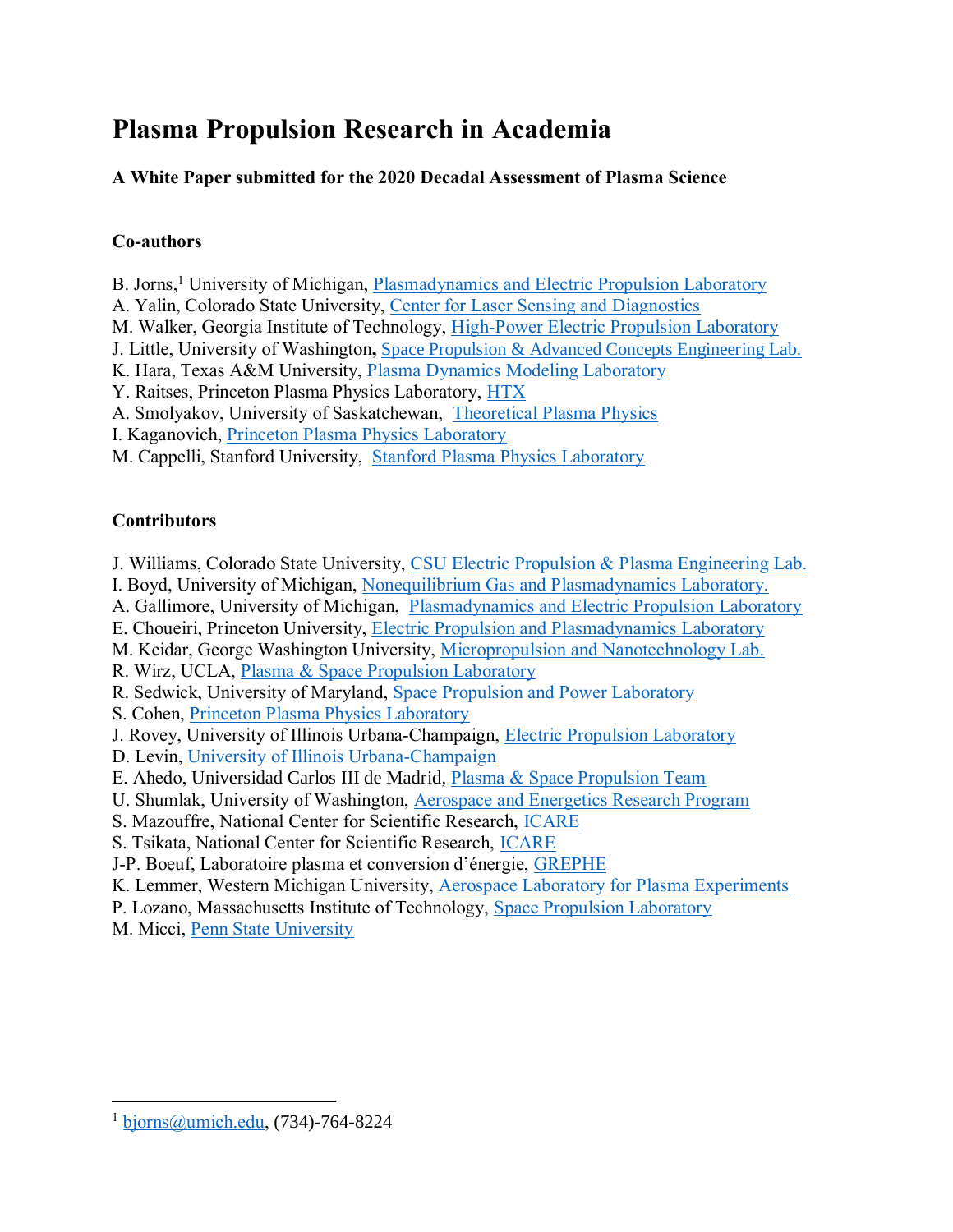**Overview:** Plasma-based electric propulsion (EP) is an enabling technology for the exploration and commercialization of space. This stems from its ability to offer substantial savings in mass and cost compared to traditional chemical rockets. Industry projections<sup>2</sup> suggest that half of all commercial spacecraft in the next ten years will have EP on board. This technology similarly is a key enabler for the new paradigm of "smallsats" as well as future deep space exploration.

Although EP is ultimately an applied technology, the study of basic, low temperature plasma (LTP) dynamics has proved to be a critical foundation for this field. Indeed, many of the research questions related to EP are fundamental in nature with direct implications for improving the basic understanding of the plasma state. This white paper, compiled by a cross-section of academics in EP, highlights six of the most active of research areas:

- 
- Cross-field transport Developmental & testing challenges
- Self-organization Diagnostic development
- Plasma-material interaction Modeling & simulation

These topics are cross-cutting, extending beyond EP to other plasma fields ranging from materials processing to space plasma physics. The work on these topics similarly has a far-reaching educational impact, helping train the next-generation of researchers in both aerospace engineering and plasma physics. Graduates from EP programs across the country each year enter careers in a wide range of science and engineering disciplines in industry, national laboratories, and academia.

Support for academic work in plasma-based EP in the past decade has come from a number of sources. The Air Force Office of Scientific Research (AFOSR) has been a major sponsor, helping set many of the priorities listed above for the field. Academic work in LTP in these areas also has direct relevance to and has been supported by portfolios in NSF, DoE, ONR, DARPA, and NASA. Looking to the future, EP remains a rich field with many unanswered questions directly related to the plasma state. From the academic perspective, it is anticipated that work in plasma-based EP will continue to yield fundamental, cross-cutting knowledge of LTP.

#### **Cross-field transport**

*State of the art:* While anomalously high cross-field transport of plasma across magnetic field lines is pervasive—spanning many branches of plasma physics—it is particularly problematic for EP devices.<sup>3</sup> The lack of understanding of this process has precluded the development of the types of predictive, numerical models that are highly desirable both for analysis and design. In light of this challenge, there have been a number of studies and community-organized workshops in the past decade dedicated to transport processes in EP devices.<sup>4</sup> These efforts have led to an emerging consensus that this process likely can be attributed to non-classical effects such as selforganized oscillations and micro-scale turbulence.

*Knowledge gaps and challenges:* There are a number of remaining knowledge gaps about transport process in EP systems. In Hall effect thrusters (HET)s, for example, there are several discrepancies between modeling results and experimental measurements related to the shape, saturation, dominant energy modes, direction of propagation, and degree of influence of microturbulence on transport. For another form of EP where transport occurs, the magnetic nozzle, aspects of the mechanisms that allow ion and electron detachment similarly remain unresolved.<sup>5</sup> In an effort to address these open questions, on-going modeling efforts are focusing both on building direct numerical simulations enabled by increased computational capabilities as well as

<sup>&</sup>lt;sup>2</sup> C. Henry, SpaceNews, Aug. 22, 2017. [Link](https://spacenews.com/all-electric-satellites-halfway-to-becoming-half-of-all-satellites/)

<sup>3</sup> J. Bouef. *Journal of Applied Physics* **121** (2017). [Link](https://aip.scitation.org/doi/10.1063/1.4972269)

<sup>&</sup>lt;sup>4</sup> Proceedings of 2015 (Pasadena, CA), [2017 \(Toulouse, FR\),](https://exb-2017.sciencesconf.org/resource/page/id/2) and [2018 \(Princeton, NJ\)](https://htx.pppl.gov/exb2018papers.html) E  $\times$  B Workshops

<sup>5</sup> E. Ahedo and M. Merino, *PSST* 23 (2) (2014). [Link](https://iopscience.iop.org/article/10.1088/0963-0252/23/3/032001/pdf)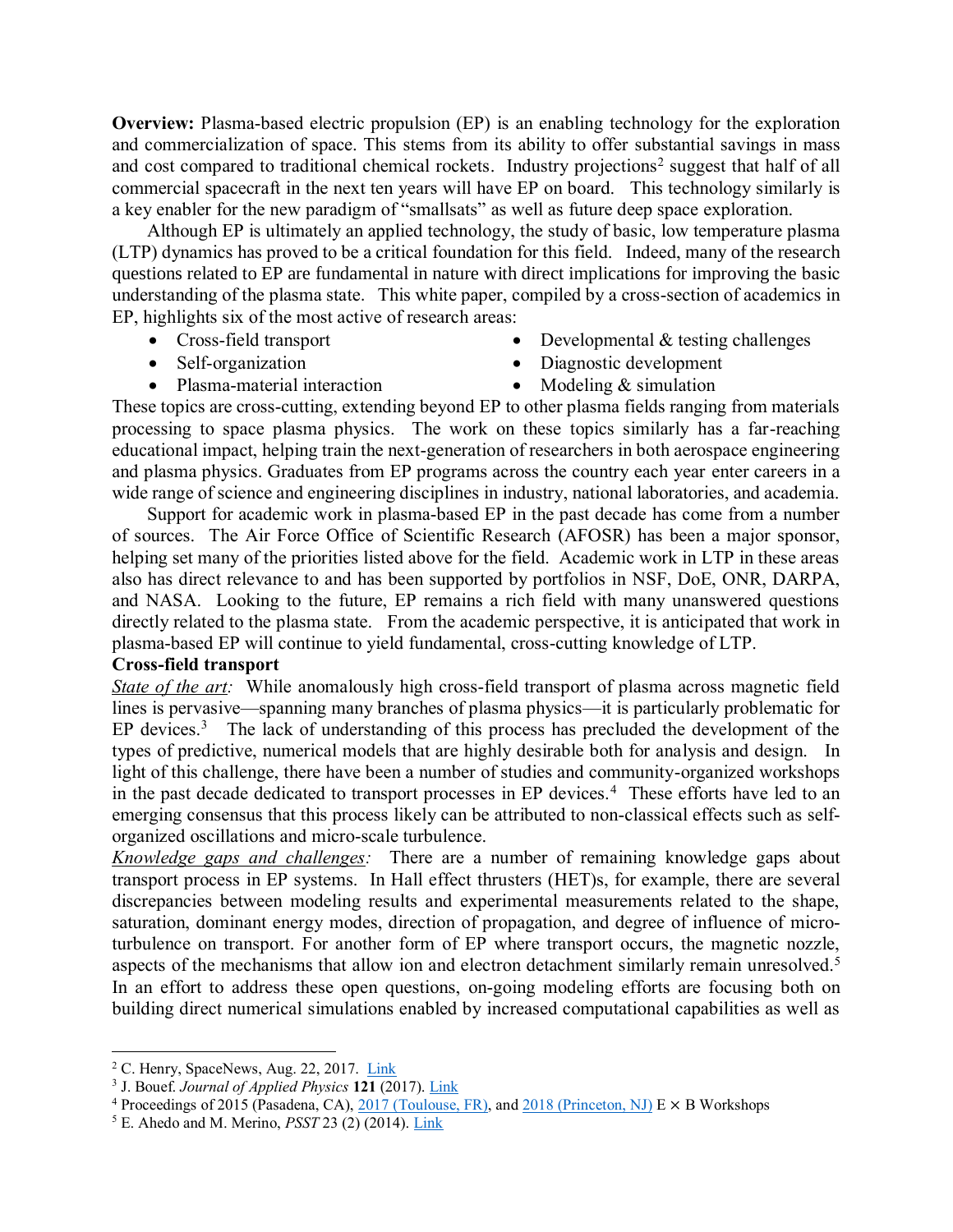

*in a HET. Shows evidence of energy cascade to smaller frequencies. 6*

physics-based fluid/hybrid models that can approximate nonclassical transport. Experimental efforts are working toward expanding capabilities and accessibility. New diagnostics will need the ability to measure mechanisms such as energy coupling across lengths,<sup>6</sup> the phase relation between microscale electric field and density, and particle distribution functions.

*Outlook:* Looking to the future, a major challenge will be coordinating efforts on cross-field transport. Given that many forms of EP are proprietary or controlled (e.g., domestic commercial HETs that are subject to ITAR restrictions for access), export laws have been a major impediment to formal collaborations between experimentalists and modelers—particularly across

international borders. A sponsored, standardized test article, much like the GEC cell, could help coordinate parallelized efforts. Indeed, with this type of standard test article combined with modern diagnostics and advanced simulation codes, there is high confidence in the community that the problem of anomalous transport could be solved in the decade.

## **Self-organization**

 $\overline{a}$ 

*State of the art:* A number of EP devices exhibit self-organized behavior in the form of lowfrequency (typically <100 kHz) coherent oscillations in plasma density and potential (c.f. Fig. 2). In HETs, these take the form of longitudinal "breathing" mode fluctuations in the direction of the applied electric field and rotational, "spoke mode" fluctuations propagating in the direction of the  $E \times B$  drift.<sup>7</sup> The breathing mode is usually the most powerful in HETs and manifests itself in oscillations of the discharge current, often reaching amplitudes comparable to the mean discharge current itself. The spoke similarly has been shown to conduct as much as 50-70% of the discharge current.<sup>7,8</sup> In hollow cathodes, the electron source for most state of the art forms of EP, the onset of longitudinal, ionization-like oscillations in the plasma density and discharge current is wellknown to pose a risk to the device's health and lifetime.<sup>9</sup>

*Knowledge gaps and challenges:* While self-organization in EP devices has been studied for some time and impressive progress has been made in the last decade —through self-consistent

modeling<sup>10</sup> and detailed experimental validation<sup>11</sup>—it is commonly accepted in the community that there is still an inadequate understanding of the physical mechanisms involved in self-organization. There is a growing realization that in conditions relevant to the practical operation of these devices, these modes result from the interplay of several effects and so a complete picture of the physics remains elusive. Towards a better understanding of self-organization in HETs, hollow cathodes, and related plasma propulsion devices (e.g. Field Reversed Configuration (FRC) and helicon



<sup>6</sup> Z. Brown and B. Jorns, *AIAA-2018-4423* (2018). [Link](https://arc.aiaa.org/doi/abs/10.2514/6.2018-4423)

<sup>7</sup>C. L. Ellison, Y. Raitses and N. J. Fisch, *Phys. Plasmas* 19, 013503 (2012). [Link](https://aip.scitation.org/doi/10.1063/1.3671920)

<sup>8</sup> M. S. McDonald and A. D. Gallimore, *IEEE Trans. Plasma Sci.* 39, 2952 (2011). [Link](https://ieeexplore.ieee.org/abstract/document/5991978)

<sup>9</sup> D. Goebel, K. Jameson, I. Katz, and I. Mikellides, *Phys. Plasmas* 14, 103508 (2007) [Link](https://aip.scitation.org/doi/10.1063/1.2784460)

<sup>10</sup>A. Powis. J. Carlsson, I. Kaganovich, Y. Raitses, and A. Smolyakov, *Phys. Plasmas* 25, 072110 (2018). [Link](https://aip.scitation.org/doi/10.1063/1.5038733)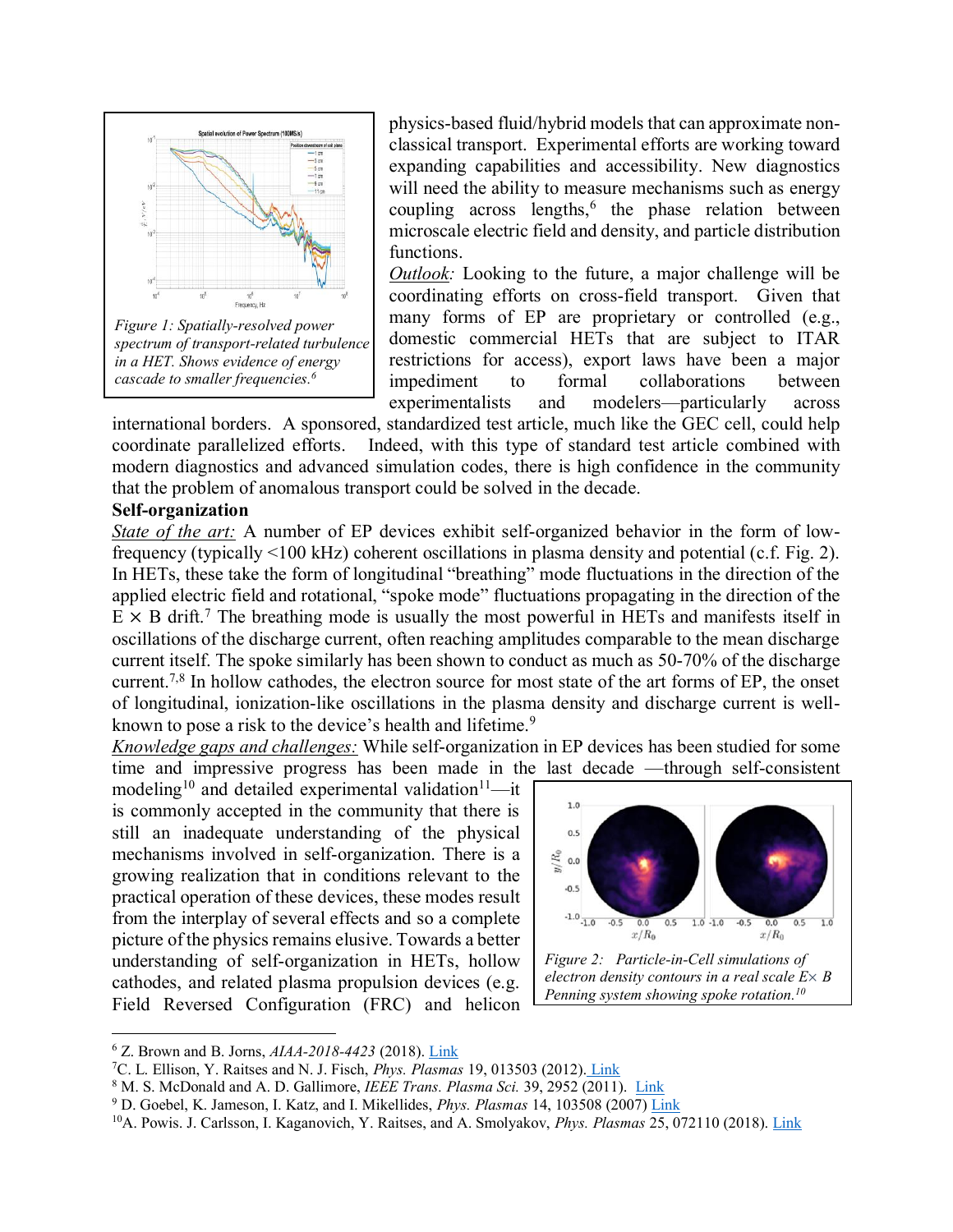thrusters), the community needs to answer questions related to the role of gradients, electron kinetics, and the coupling between large- and small-scale plasma structures (energy cascade). Moreover, given that these devices are subject to known non-classical effects such as anomalous transport, there are open questions as to their role in self-organization.

*Outlook:* Future progress in understanding these questions will be driven by a combination of modern experimentation, theory, and simulations. The ultimate challenge and long-term goal would be a first-principles understanding of this self-organization and computational capabilities to self-consistently predict it.

#### **Plasma material interactions**

*State of the art:* The plasma-material interaction (PMI) is important for EP devices because it ties the electrical boundary condition of the plasma to the transport of mass, charge, and energy. These transport properties can impact overall device performance and efficiency. Prior work in the field has combined experiment and simulation to examine the impact of LTP environment on materials relevant to EP (ceramic insulators, permeable materials, and high temperature alloys). These studies have revealed a number of nuanced effects including the dependence of secondary electron emission on material geometry and temperature; <sup>11</sup> the dependence of surface sputtering on topography;<sup>12</sup> and the impact of non-thermalized and magnetized species on sheath formation.<sup>13,14</sup> *Knowledge gaps and challenges:* The plasma device community requires the ability to predict the impact of material boundaries on bulk plasma properties and dynamic plasma behavior. Despite on-going work, however, PMI phenomena remain poorly understood in the plasma sheath near material boundaries. The ability to produce high fidelity, predictive simulations of PMI requires knowledge of the electron and ion energy distributions, microscopic properties of the surface material and how it responds to plasma flux, and the physics underlying the formation of sheaths in the presence of magnetic fields and strong thermal environments.

*Outlook:* Looking to the future, the community requires efforts to characterize the transport properties through plasma measurements in the sheath. Measurements of these properties should be performed in parallel with fully-kinetic (electrons and ions) simulations of the plasma sheath. Simultaneously, the community requires *in situ* characterization of the material surface to inform detailed simulations that capture evolving changes in the properties of the microstructure.

#### **Developmental and testing challenges**

*State of the art:* While state of the art EP systems operate at moderate power (~3-12.5 kW), there is growing demand for thrusters that can achiever substantially lower  $(< 100 W)$  and higher ( $> 100$ ) kW) levels. Existing thruster architectures such as gridded ion and nested HETs have been demonstrated in the laboratory to be capable of high powers while maintaining high efficiencies (>60% of input power is used for thrust production).<sup>15</sup> However, erosion of electrodes and plasmafacing surfaces – a phenomenon that has thus far been manageable for present power levels and thruster lifetimes – can become increasingly problematic. Electrodeless thruster concepts<sup>16</sup> such as magnetic nozzles and Field Reversed Configuration thrusters<sup>17</sup> have been proposed that may reduce erosion to levels required for multi-year operation at high powers. The efficiencies of these concepts, however, currently are not competitive with state of the art EP. On the low power side,

<sup>11</sup> S. Langendorf and M. Walker. *Phys. Plasmas* 22, 033515 (2015). [Link](https://aip.scitation.org/doi/10.1063/1.4914854)

<sup>12</sup> G. Li, T. Matlock, D. Goebel, C. Dodson, C. Matthes, N. Ghoniem, and R. Wirz, *PSST* 26 (6) (2017). [Link](https://iopscience.iop.org/article/10.1088/1361-6595/aa6a7d)

<sup>13</sup> J. Lukas and M. Keidar, *IEPC-2015-282* (2015). [Link](http://erps.spacegrant.org/uploads/images/2015Presentations/IEPC-2015-282_ISTS-2015-b-282.pdf)

<sup>&</sup>lt;sup>14</sup> A. Domínguez-Vázquez, F. Taccogna, E. Ahedo, *PSST* 27 (6) (2018). [Link](https://iopscience.iop.org/article/10.1088/1361-6595/aac968/meta)

<sup>15</sup> S. Hall et al, *IEPC-2017-228* (2017). [Link](https://iepc2017.org/technical-program/162/hall-thrusters-2)

<sup>16</sup> S. Bathgate, M. Bilek, and D. Mckenzie, *PSST* 19 (8) (2017). [Link](https://iopscience.iop.org/article/10.1088/2058-6272/aa71fe/meta)

<sup>17</sup> J. Slough and D. Kirtley, *IEPC-2009-265* (2009).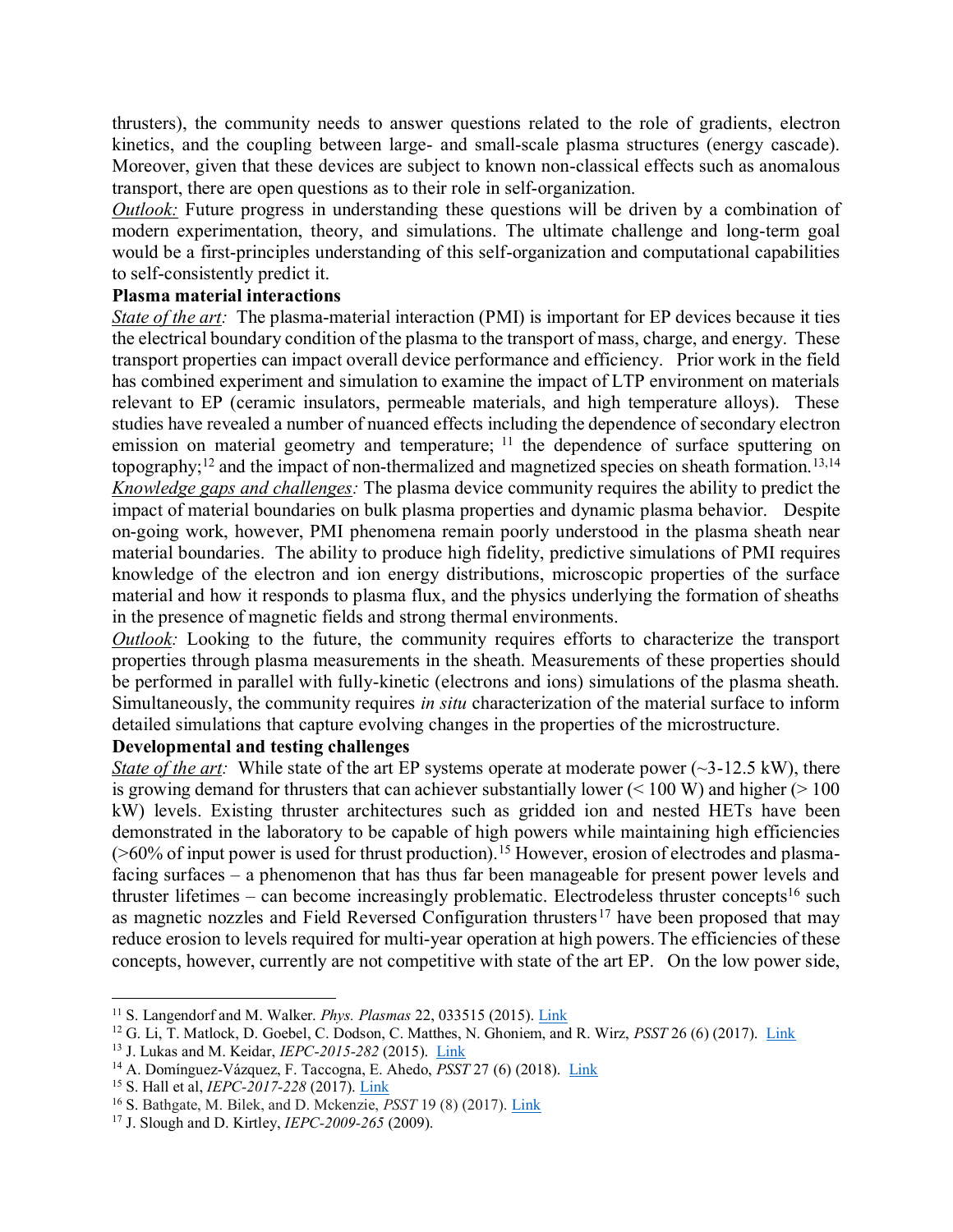

*Figure 3: Extremes of power scaling with a 100 kW nested Hall thruster<sup>15</sup> and a 30 W cubesat system (inset).*

 $(<100 W$ ), there is an extremely high demand for propulsion systems that are compatible with the CubeSat architecture.<sup>18</sup> Yet, low-power concepts that rely on acceleration of plasma have been plagued by low performance.

*Knowledge gaps and challenges:* For high power concepts that leverage more mature technology (HETs and ion thrusters), there is a pressing need to understand and mitigate life-limiting mechanisms related to plasma-based erosion. For less mature concepts such as FRCs and magnetic nozzles, there are several knowledge gaps related to their fundamental operation, e.g. the inherent efficiency of inductive coupling and electron dynamics, <sup>19</sup> that must be resolved. Challenges also arise in the ground testing of thrusters related to socalled "facility effects." The propellant mass throughput at 100 kW overwhelms all but the most capable vacuum test facilities in the

world. As a result, standard methods for the development of electric thrusters will occur only at significant cost. For low power plasma EP, the major challenge will be to understand and mitigate inherent surface-to-volume ratio losses that occur in down-scaling.

*Outlook:* For both high-power and low-power concepts, the mechanisms for acceleration must be understood before challenges with lifetime and performance can be addressed. There thus is a need for higher fidelity, experimentally-validated models of the formation and acceleration of their LTP plasma. With that said, particularly for high power concepts, the challenge of facility effects suggests a need for alternative methods for testing these high-power systems. Dedicated highpower user facilities are one option. In parallel, an improved understanding of thruster physics could enable alternative, cost-effective tests based on numerical models or accelerated wear tests.

#### **Diagnostic Development**

*State of the art:* Recent developments in EP plasma diagnostics have leveraged laser-based techniques that can offer highly spatially and temporally resolved measurements. Laser induced fluorescence (LIF) is a widely used diagnostic that can probe species-specific density and velocity

distribution functions (VDFs). <sup>20</sup> An exciting new development aimed at studying low-frequency dynamic behavior in EP devices is provided by time-resolved (TR)-LIF approaches with resolution of  $\sim 10^{-6}$  s (Fig. 4).<sup>21.22</sup> While traditionally reserved for higher temperature and density systems, recent advances in laser Thomson scattering (LTS) have opened the door to more extensive use of this diagnostic in EP research. For more compact LTS setups, the use of volume Bragg gratings (in place of triplepass monochromators) has been demonstrated.<sup>23</sup> Another recent advance, which may allow measurements at lower densities with improved time resolution, is based on cavity enhanced Thomson scattering (CETS) with a high-power  $(\sim 10 \text{ kW})$  intra-cavity



<sup>18</sup> Lemmer, Kristina. "Propulsion for cubesats." *Acta Astronautica* 134: 231-243 (2017). [Link](https://www.sciencedirect.com/science/article/pii/S0094576516308840)

<sup>19</sup> Little, J. M., and E. Y. Choueiri. *PRL* 117 (22). 2016[. Link](https://journals.aps.org/prl/abstract/10.1103/PhysRevLett.117.225003)

<sup>20</sup> S. Mazouffre, *PSST* 22 (1) (2012). [Link](https://iopscience.iop.org/article/10.1088/0963-0252/22/1/013001/meta)

<sup>21</sup> A. Fabris, C. Young, and M. Cappelli*, J. Appl. Phys*, 118 (23) 2015. [Link](https://aip.scitation.org/doi/10.1063/1.4937272)

<sup>22</sup> C. Durot, A. Gallimore, and T. Smith, *Rev. Sci Inst.,* 85(1). 2014.

<sup>23</sup> B. Vincent, S. Tsikats, S. Mazouffre, T. Minea, and J. Fils, *PSST*, 2018. 27(5). [Link](https://iopscience.iop.org/article/10.1088/1361-6595/aabd13/meta)